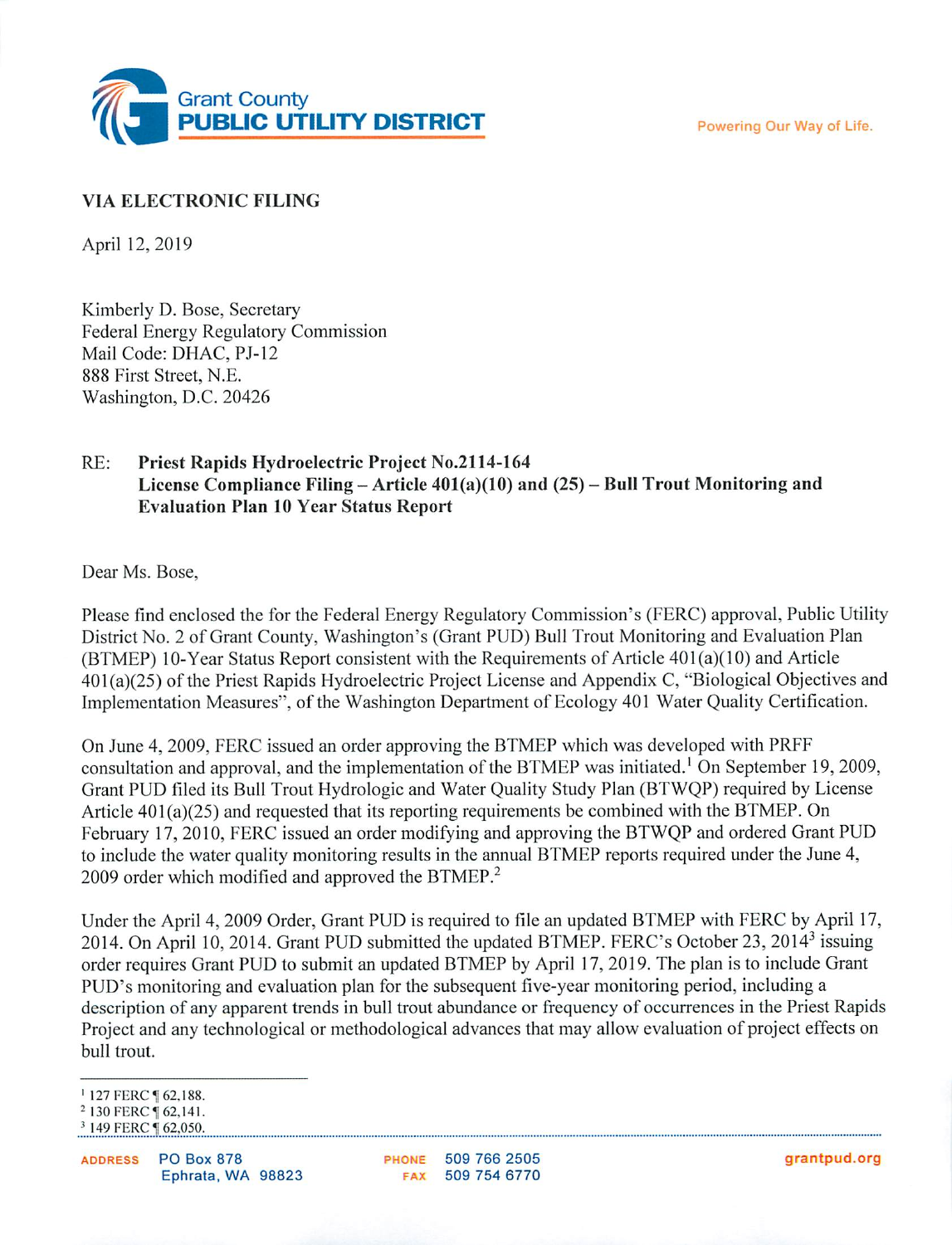Bose (Updated BTMEP) April 12, 2019 Page 2 of 2

On March 1, 2019, Grant PUD prepared and disseminated the draft BTMEP 10-Year Status Report for a thirty day comment period to members of the Priest Rapids Fish Forum including the Washington Department of Ecology (WDOE), U.S. Fish & Wildlife Service (USFWS), Washington Department of Fish & Wildlife (WDFW), Colville Confederated Tribes, Yakama Nation, the Columbia River Inter-Tribal Fish Commission, Bureau of Indian Affairs, and the Confederated Tribes of the Umatilla Indian Reservation. No comments were received. On April 1, 2019, WDOE approved the updated BTMEP which is included in Appendix A of the attached report.

FERC staff with any questions should contact Tom Dresser at 509-754-5088, ext. 2312.

Respectfully,

 $R-7U$ 

Ross Hendrick Manager – License & Environmental Compliance

Cc **WDOE PRFF** 

PHONE 509 766 2505 **FAX** 509 754 6770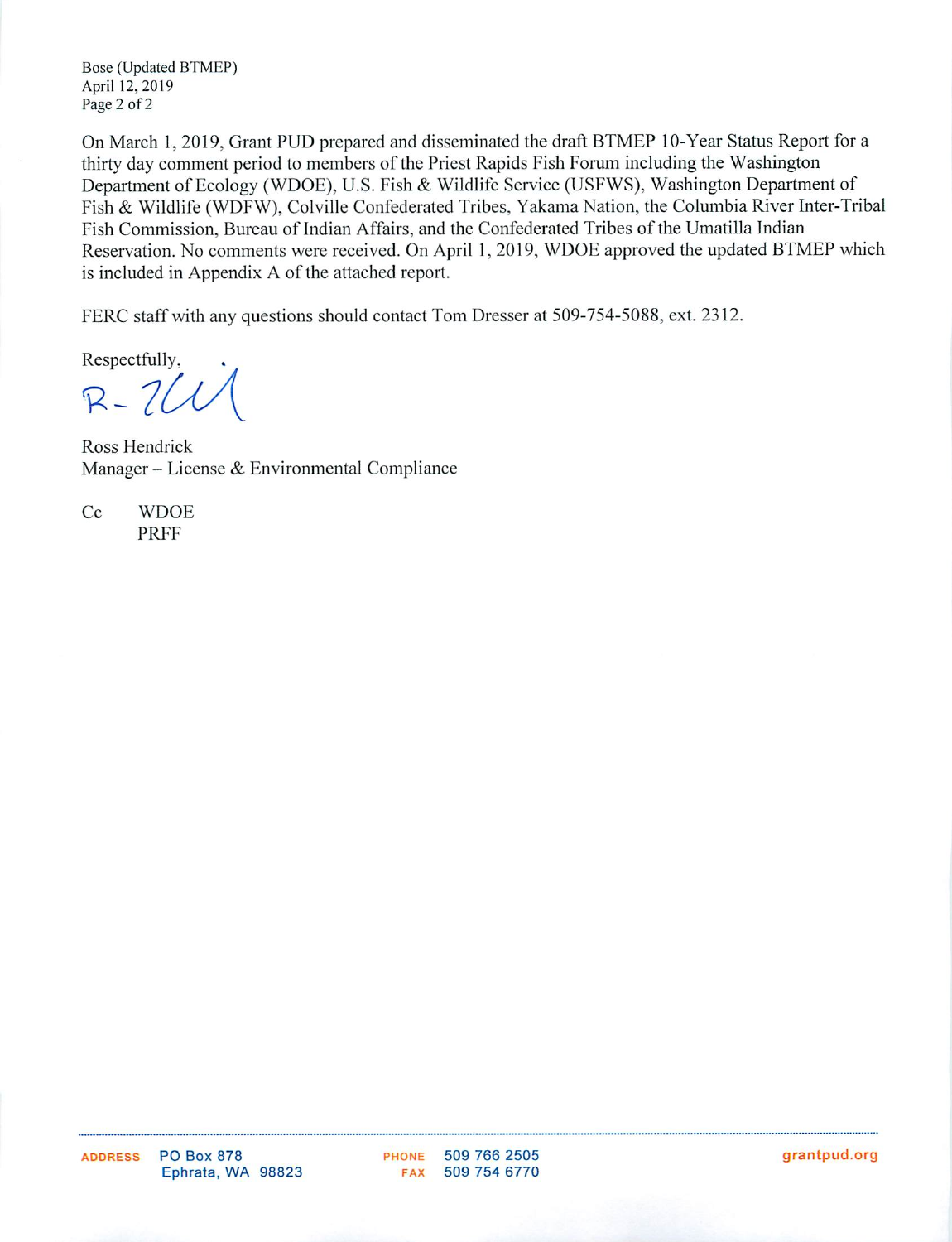## **Priest Rapids Project Bull Trout Monitoring and Evaluation Plan 10 – Year Status Report FERC Article 401(a)(10)(25)**

Public Utility District No. 2 of Grant County PO Box 878 Ephrata, Washington 98823

**April 2019**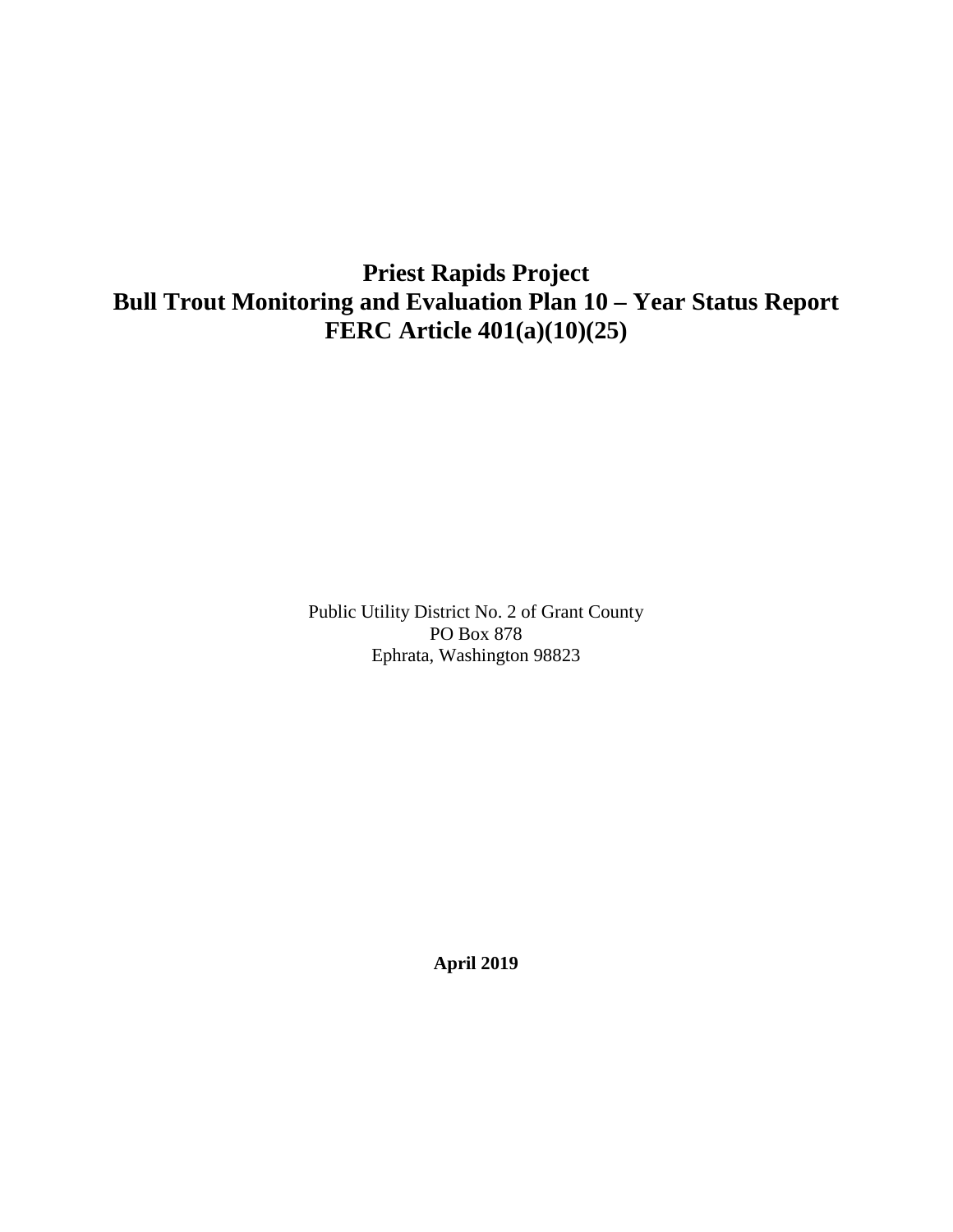#### **Executive Summary**

A 401 Water Quality Certification (401 WQC) was issued by the Washington State Department of Ecology (WDOE) on April 3, 2007 to the Public Utility District No. 2 of Grant County, Washington (Grant PUD), and amended March 6, 2008, for the operation of the Priest Rapids Project (Project), FERC License No. 2114 (License). The License for the Project was issued by Federal Energy Regulatory Commission (FERC) on April 17, 2008 (FERC 2008). Under FERC License Article  $401(a)(10)$  and the 401 WQC 6.2 (3)(b), Grant PUD was required, in consultation with the Priest Rapids Fish Forum (PRFF), to develop and submit for approval a Bull Trout (*Salvelinus confluentus*) Monitoring and Evaluation Plan (BTMEP) within one year of issuance of the License to achieve the Biological Objectives for bull trout identified in Appendix C of the 401 WQC. On June 4, 2009, FERC issued an order approving the BTMEP which was developed with PRFF consultation and approval, and the implementation of the BTMEP was initiated.<sup>[1](#page-3-0)</sup> On September 19, 2009, Grant PUD filed its Bull Trout Hydrologic and Water Quality Study Plan (BTWQP) required by License Article 401(a)(25) and requested that its reporting requirements be combined with the BTMEP. On February 17, 2010, FERC issued an order modifying and approving the BTWQP and ordered Grant PUD to include the water quality monitoring results in the annual BTMEP reports required under the June 4, 2009 order which modified and approved the BTMEP.

The two biological objectives for bull trout identified within 401 WQC Appendix C were the following:

- 1). Rearing and migration: No negative effects by the Project or Project Operations, and
- 2). Rearing and migration: Identify and mitigate any unavoidable Project effects on bull trout rearing or migration.

Appendix C of the 401 WQC requires that the BTMEP be updated, in consultation with the PRFF, every five years following the issuance of the New License. The updated plan should describe any trends in bull trout abundance or frequency of occurrence in the Project and shall address technological or methodological advances that may allow evaluation of project effects on bull trout.

The goal of this plan is to monitor and evaluate bull trout presence in the Project, to identify potential Project-related impacts, collect and analyze hydrologic and water quality data related to Project operations and to specify a basis for identifying measures Grant PUD will implement to address any adverse effects on bull trout determined to result from operation of the Project.

<span id="page-3-0"></span><sup>&</sup>lt;sup>1</sup> 127 FERC ¶ 62,188  $\overline{a}$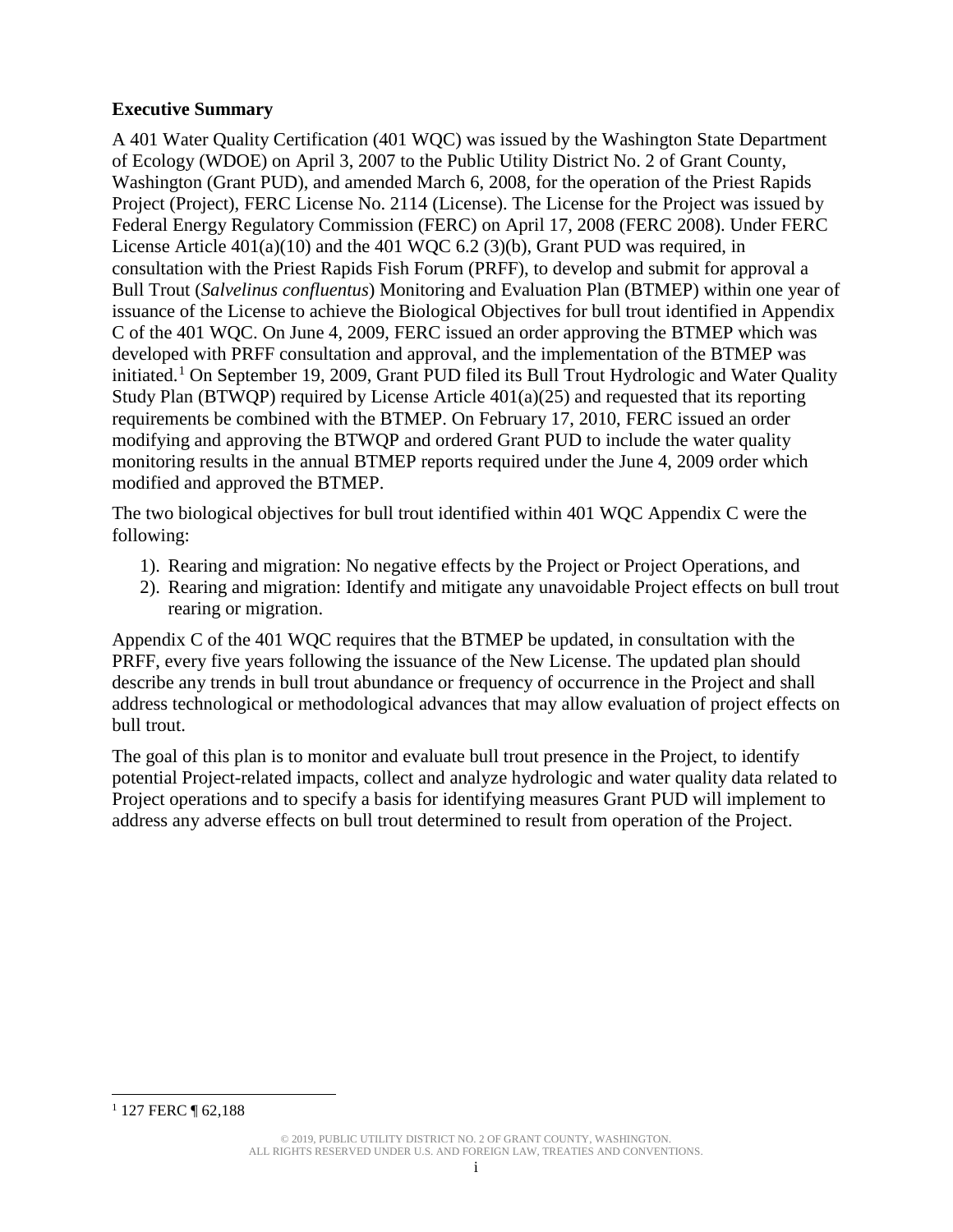#### **Table of Contents**

| 1.0 |                                                                                    |                                                                      |  |  |  |  |
|-----|------------------------------------------------------------------------------------|----------------------------------------------------------------------|--|--|--|--|
| 2.0 | Summary of 2014 – 2018 Bull Trout Monitoring and Evaluation Plan Implementations 2 |                                                                      |  |  |  |  |
|     | 2.1                                                                                |                                                                      |  |  |  |  |
|     | 2.2                                                                                | Nason Creek and White River Bull Trout Observations and Handlings  4 |  |  |  |  |
|     | 2.3                                                                                |                                                                      |  |  |  |  |
|     | 2.4                                                                                |                                                                      |  |  |  |  |
| 3.0 | U.S. Fish Wildlife Service Bull Trout Biological Opinion Requirements  5           |                                                                      |  |  |  |  |
| 4.0 |                                                                                    |                                                                      |  |  |  |  |
|     | 4.1                                                                                |                                                                      |  |  |  |  |
|     |                                                                                    |                                                                      |  |  |  |  |
|     | 4.2                                                                                |                                                                      |  |  |  |  |
|     |                                                                                    |                                                                      |  |  |  |  |
|     | 4.3                                                                                |                                                                      |  |  |  |  |
|     |                                                                                    |                                                                      |  |  |  |  |
|     | 4.4                                                                                |                                                                      |  |  |  |  |
|     |                                                                                    | 4.4.1                                                                |  |  |  |  |
| 5.0 |                                                                                    |                                                                      |  |  |  |  |
| 6.0 |                                                                                    |                                                                      |  |  |  |  |
|     |                                                                                    |                                                                      |  |  |  |  |

#### **List of Tables**

| Table 1 | Number of bull trout passing Priest Rapids Dam, Wanapum Dam, and Rock     |  |
|---------|---------------------------------------------------------------------------|--|
| Table 2 | The number of bull trout PIT-tagged and encountered during the screw trap |  |

#### **List of Appendices**

| Appendix A WDOE Letter Approving the Priest Rapids Project Bull Trout Monitoring and |
|--------------------------------------------------------------------------------------|
|                                                                                      |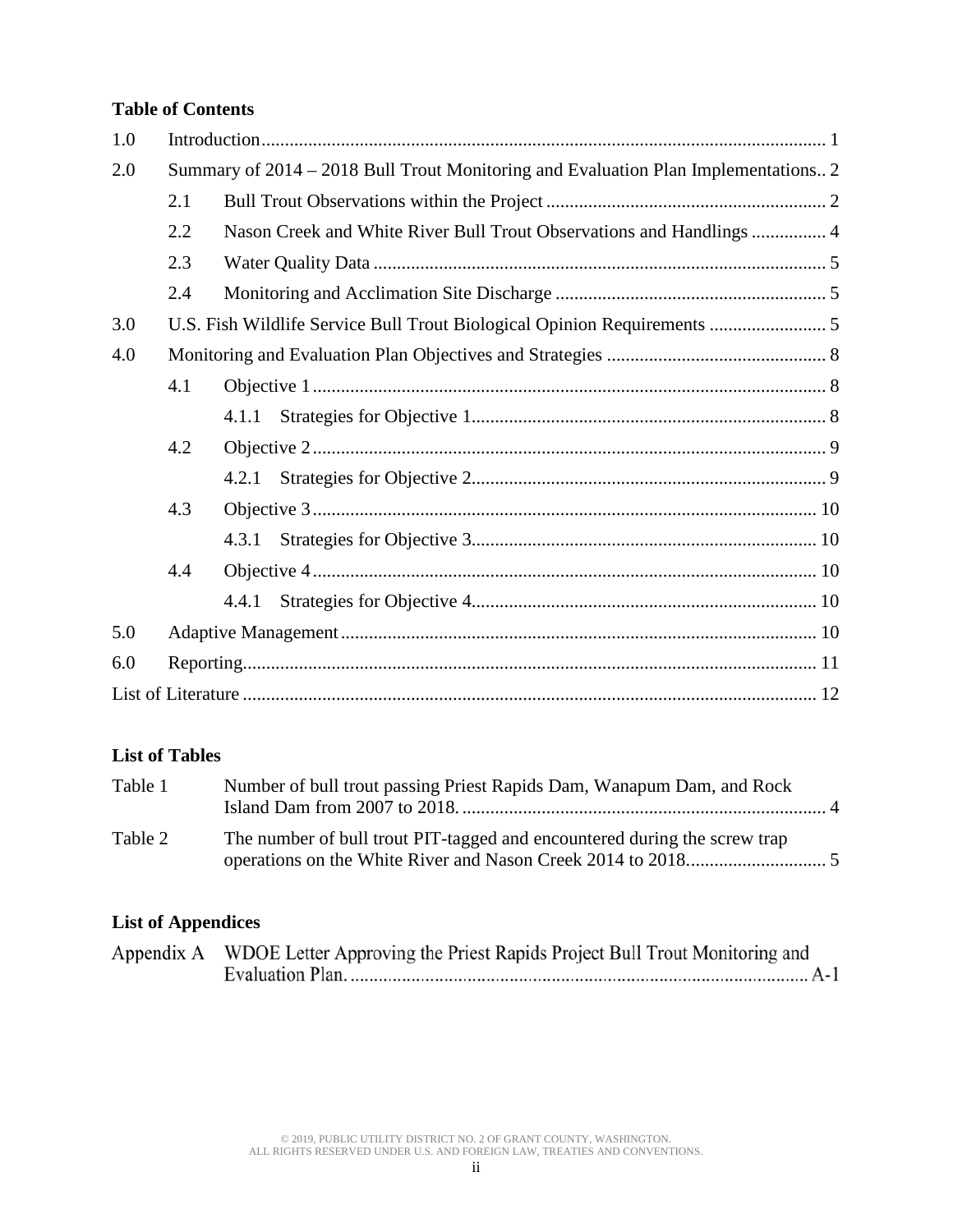#### <span id="page-5-0"></span>**1.0 Introduction**

A 401 Water Quality Certification (401 WQC) was issued by the Washington State Department of Ecology (WDOE) on April 3, 2007 to the Public Utility District No. 2 of Grant County, Washington (Grant PUD), and amended March 6, 2008, for the operation of the Priest Rapids Project (Project), FERC License No. 2114 (License). The License for the Project was issued by Federal Energy Regulatory Commission (FERC) on April 17, 2008 (FERC 2008). Under FERC License Article  $401(a)(10)$  and the 401 WQC 6.2 (3)(b), Grant PUD was required, in consultation with the Priest Rapids Fish Forum (PRFF), to develop and submit for approval a Bull Trout (*Salvelinus confluentus*) Monitoring and Evaluation Plan (BTMEP) within one year of issuance of the License to achieve the Biological Objectives for bull trout identified in Appendix C of the 401 WQC. The two biological objectives for bull trout identified within 401 WQC Appendix C were the following:

- 1). Rearing and migration: No negative effects by the Project or Project Operations, and
- 2). Rearing and migration: Identify and mitigate any unavoidable Project effects on bull trout rearing or migration.

To achieve the two biological objectives, the 401 WQC Appendix C identified three tasks that were incorporated into the BTMEP:

Task 1: Continue operating the Project's adult upstream fishways and downstream juvenile bypasses.

Task 2: Identify any adverse Project effects on adult and sub-adult bull trout passage through monitoring and evaluation.

Task 3: Identify and implement appropriate measures to modify the upstream adult fishway, downstream juvenile bypass, or Project operations if adverse impacts on bull trout are identified.

On June 4, 2009, FERC issued an order approving the BTMEP which was developed with PRFF consultation and approval, and the implementation of the BTMEP was initiated.<sup>[2](#page-5-1)</sup>

On September 19, 2009, Grant PUD filed its Bull Trout Hydrologic and Water Quality Study Plan (BTWQP) required by License Article 401(a)(25) and requested that its reporting requirements be combined with the BTMEP. On February 17, 2010, FERC issued an order modifying and approving the BTWQP and ordered Grant PUD to include the water quality monitoring results in the annual BTMEP reports required under the June 4, 2009 order which modified and approved the BTMEP.<sup>[3](#page-5-2)</sup> In summary, as of February 17, 2010, the annual reports of the BTMEP incorporated the reporting requirements of FERC Article 401(a)(10), License Article  $401(a)(25)$ ,  $401 WQC 6.2(3)(b)$ , and  $401 WQC$  Appendix C to collectively report Grant PUDs efforts to achieve the two biological objectives for bull trout as described in 401 WQC Appendix C.

© 2019, PUBLIC UTILITY DISTRICT NO. 2 OF GRANT COUNTY, WASHINGTON. ALL RIGHTS RESERVED UNDER U.S. AND FOREIGN LAW, TREATIES AND CONVENTIONS.

<span id="page-5-1"></span><sup>2</sup> 127 FERC ¶ 62,188  $\overline{a}$ 

<span id="page-5-2"></span><sup>3</sup> 130 FERC ¶ 62,141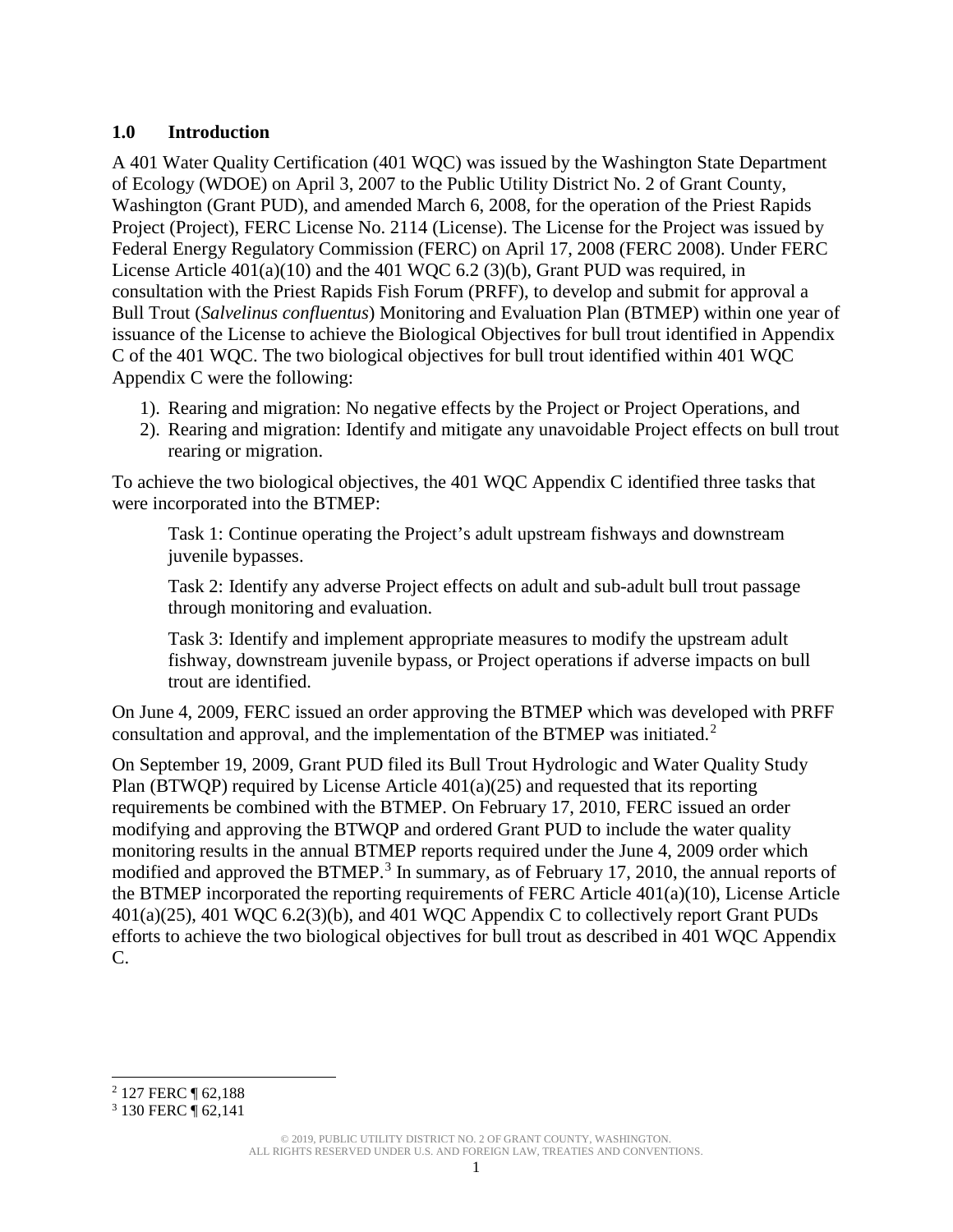#### <span id="page-6-0"></span>**2.0 Summary of 2014 – 2018 Bull Trout Monitoring and Evaluation Plan Implementations**

Grant PUD has monitored bull trout observations and water quality at its facilities and within the Project to achieve the two biological objectives and the three tasks within 401 WQC Appendix C. Grant PUD summarized the statuses of the biological objective implementations annually as required by FERC. In the annual reports, the BTMEP reported the following:

- 1) Bull trout observations within the Project,
- 2) Nason Creek and White River bull trout observations and handling, and
- <span id="page-6-1"></span>3) Water quality evaluation within the Project,

#### **2.1 Bull Trout Observations within the Project**

According to the 401 WQC Appendix C Task 1 and the Bull Trout Biological Opinion for the Project (USFWS 2007; Terms and Conditions 1 and 2), Grant PUD continues to provide adequate year-round passage conditions for bull trout at Project facilities and reports bull trout moving through Wanapum and Priest Rapids dams between April 15 and November 15 of each year. Grant PUD maintains video adult fish counting equipment at Priest Rapids and Wanapum dams and full duplex PIT-Tag detection equipment at Priest Rapids Dam. The adult video fishcounting season runs from April 15 through November 15, annually, which is also in accordance with Terms and Condition 1.22 of the Biological Opinion for Upper Columbia River (UCR) spring-run Chinook (*Oncorhynchus tshawytscha*) and Upper Columbia River steelhead (*Oncorhynchus mykiss*) (NMFS 2008). The adult fishway PIT-tag detectors are operated yearround.

In 2010, Grant PUD in consultation with the PRFF and National Marine Fisheries Service (NMFS) installed new fish counting stations in the ladders of Priest Rapids and Wanapum dams. The installation of these new fish counting stations also included known distance identifiers to assist with the life-history identification of returning adult fish. In 2018, Grant PUD reviewed all available bull trout video data to document the life history of bull trout observed in the Project (i.e., juvenile, sub-adult, or adult). The modifications of the fish ladders improved the BTMEPs implementation of the 401 WQC Appendix C Task 1, Task 2 and Task 3 by providing the means for bull trout life stages to be identified at the adult fishways.

Grant PUD observed a total of 28 bull trout in the adult video fish-counting stations from 2014- 2018. This is comparably fewer than the 64 bull trout counted in the adult video-fish count stations the previous 5 year period (2009-2013). Grant PUD also incorporated another 16 bull trout observed at the previous fish counting stations from 2007-2009 to provide additional information to better understand the presence of bull trout in the Project over an extended period of time [\(Table 1\)](#page-8-1). Grant PUD analyzed the available photographs from bull trout observed within the fish counting stations to provide information on the size and life-stage of bull trout observed in the fishways of Wanapum and Priest Rapids dams. Twenty-eight of the 28 bull trout observed from 2014 to 2018 had digital photographs collected during the fish counting period (Grant PUD, 2014 – 2018). The measurement lines in the fish counting windows identified lengths of 12-inch, 22-inch, and 24-inches. Grant PUD staff applied a proportional stoichiometric calculation to generate a total length for the bull trout observed in the fish counting windows when photographs were obtainable from 2014 through 20118. Bull trout 5-13 inches in total length were classified as sub-adult and bull trout greater than 13 inches in total length were classified as adults (USFWS 2007). Of the 28 total bull trout counted from 2014-2018, 26 bull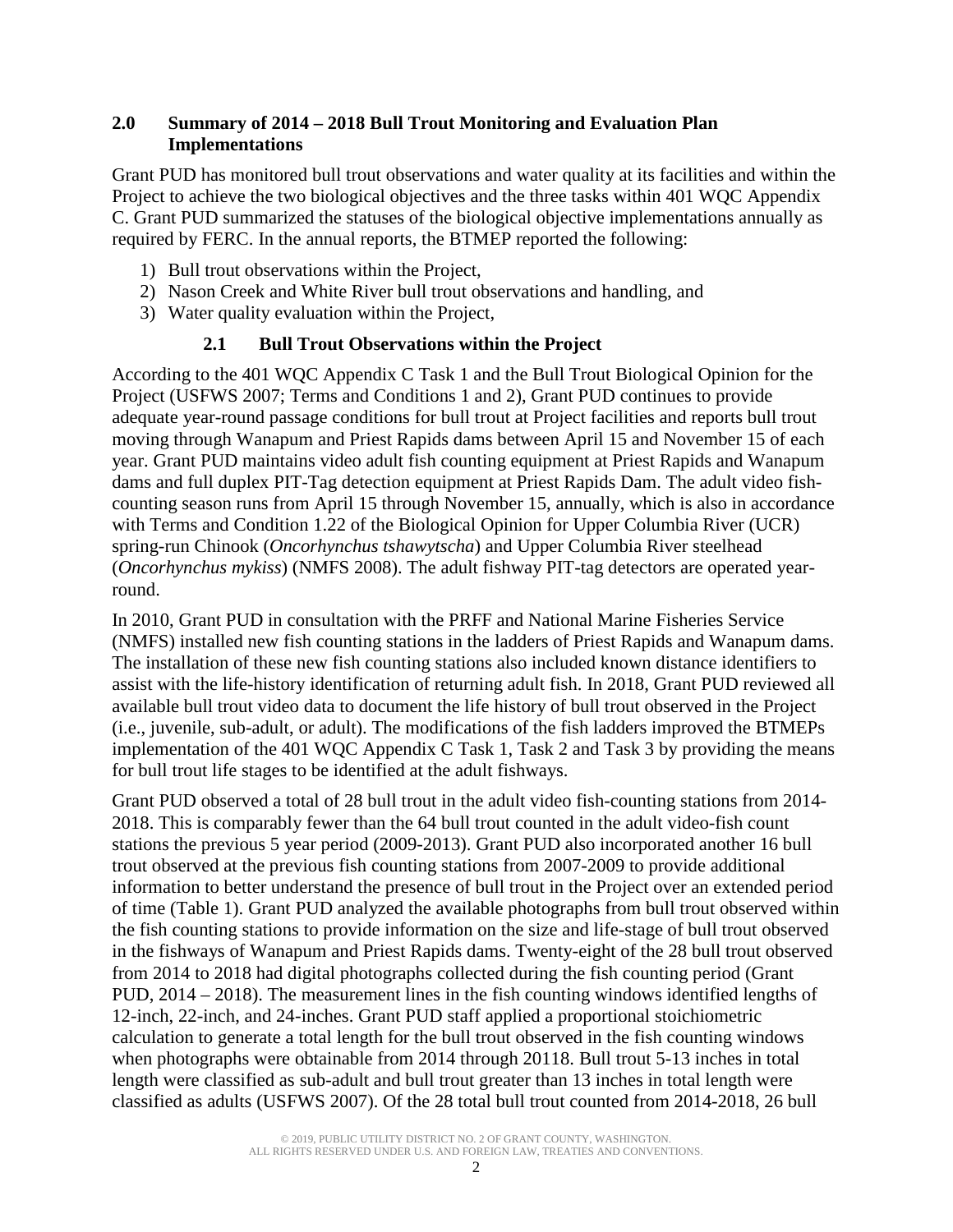trout observed in the fish-counting windows at Priest Rapids and Wanapum dams were classified as adults, while only 2 were classified as sub-adults.

Grant PUD continues to operate the downstream fish bypass at Wanapum Dam, has completed the installation of advanced turbines at Wanapum Dam, and is constructing the downstream fish bypass at Priest Rapids Dam through the implementation of the Biological Opinion for UCR spring-run Chinook and steelhead through coordination with the Priest Rapids Coordinating Committee (PRCC). Grant PUD is implementing the 401 WQC Appendix C Task 3 through the continual efforts and operations of the Project in compliance within the Biological Opinion for UCR spring-run Chinook and steelhead (NMFS 2008).

Grant PUD also reports PIT-tagged bull trout that are detected within the Project. During 2009 - 2013, only three bull trout were detected within the Project with PIT tags (i.e., 3D9.1C2C54FAE0 on July 5, 2009, 3D9.1C2C513E3F on November 21, 2009, and 3D9.1C2CCD42DD on May 24, 2012 (Grant PUD, 2013). There were no PIT tagged bull trout detected passing through the PIT tag detection facilities at Priest Rapids or Wanapum dams during  $2014 - 2018$ .

From 2014 to 2018, two sub adult and one adult bull trout were incidentally collected during normal fish collection activities within the Project. On April 29, 2016 Grant PUD's juvenile salmonid gatewell dipping crew collected a sub-adult bull trout at Priest Rapids Dam. Grant PUD and Blue Leaf Environmental staff collected the appropriate biological data in accordance with the BTMEP prior to its release up-stream of Wanapum Dam that consisted of a fork length of 270mm, an age classification of sub-adult and a PIT tag number 3DD.00776D72CC. On May 11, 2017, a single sub-adult bull trout was collected at Wanapum Dam during juvenile salmonid gatewell dipping activities. The appropriate biological data was collected in accordance with the BTMEP prior to its release up-stream of Wanapum Dam. The sub-adult bull trout was 247 mm in length (fork length) and was untagged. Both bull trout were quickly returned to the Columbia River to reduce harm. On May 14, 2018, one adult bull trout was collected in upper Wanapum reservoir (River Mile 441) during Northern pikeminnow predator control efforts via set line as a mortality. It was scanned for a PIT tag and length was recorded. A brief explanation was provided via email to the USFWS office in Wenatchee, Washington concerning the incident and preventative measures taken to reduce the potential for mortality in the future. The adult bull trout was 47 cm in length (fork length) and was untagged.

No other incidental collections of bull trout occurred during northern pikeminnow removal efforts, juvenile bypass activities, gatewell dipping, turbine maintenance activities, fishway maintenance activities, Hanford Reach Fall Chinook Protection Program, hatchery activities, or any other activities in the Priest Rapids Project.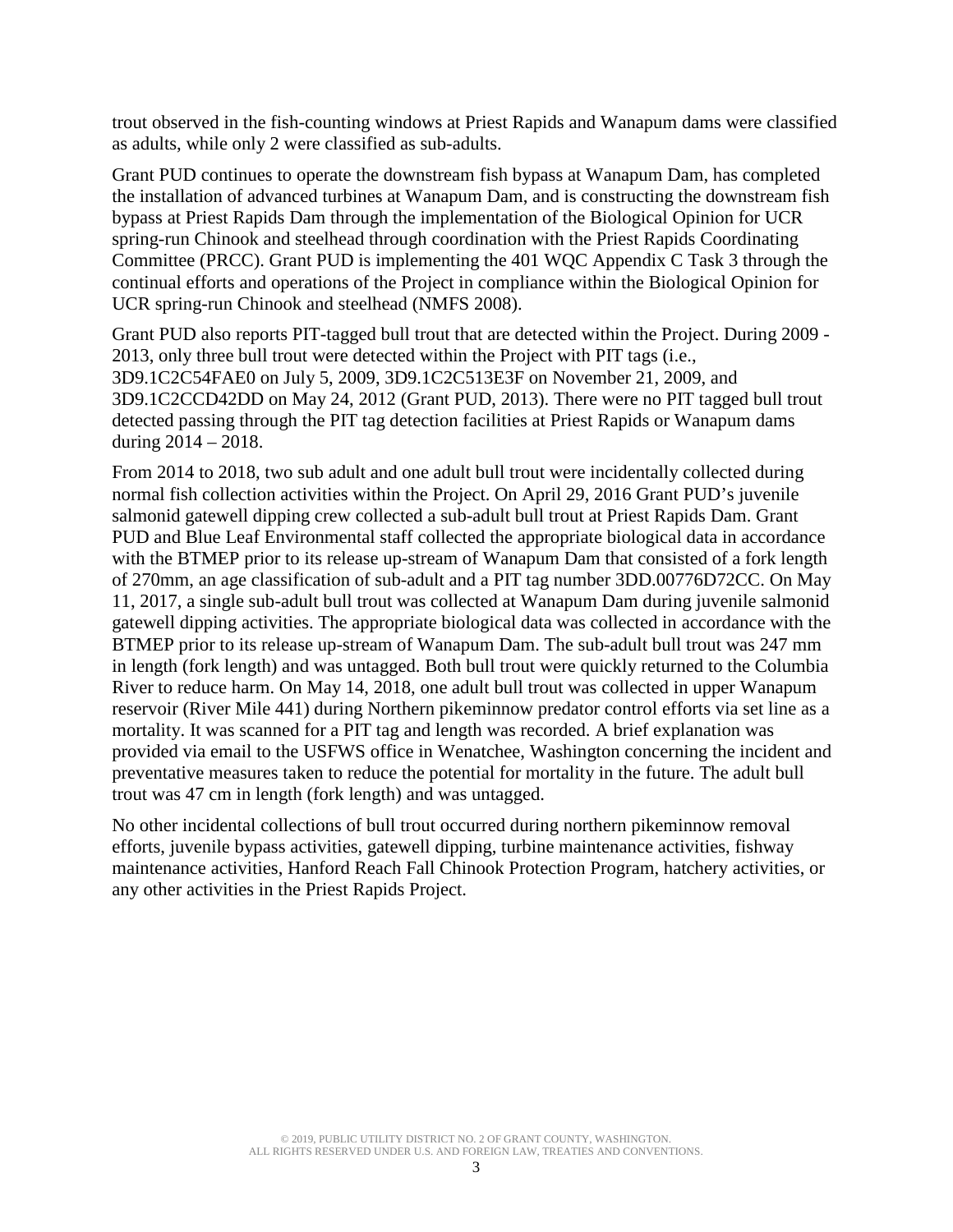|                                                              |                  | <b>Priest Rapids Dam</b> | <b>Wanapum Dam</b> |                   |  |  |
|--------------------------------------------------------------|------------------|--------------------------|--------------------|-------------------|--|--|
| Year                                                         | <b>Left Bank</b> | <b>Right Bank</b>        | <b>Left Bank</b>   | <b>Right Bank</b> |  |  |
| 2007                                                         |                  |                          |                    |                   |  |  |
| 2008                                                         | $\overline{2}$   | 3                        | $\left($           |                   |  |  |
| 2009                                                         | 5                |                          | 3                  |                   |  |  |
| 2010                                                         | 5                | $\overline{2}$           | 5                  | 2                 |  |  |
| 2011                                                         | 5                | 3                        | 9                  | 3                 |  |  |
| 2012                                                         | 4                |                          | $\overline{2}$     |                   |  |  |
| 2013                                                         | 9                |                          | 10                 |                   |  |  |
| 2014                                                         |                  | 2                        | Unknown*           | Unknown*          |  |  |
| 2015                                                         |                  | 3                        | 6                  |                   |  |  |
| 2016                                                         | 3                |                          | 6                  |                   |  |  |
| 2017                                                         |                  |                          | 1                  |                   |  |  |
| 2018                                                         |                  |                          | 2                  |                   |  |  |
| Note:* The fish count station at Wanapum Dam was inoperable. |                  |                          |                    |                   |  |  |

#### <span id="page-8-1"></span>**Table 1 Number of bull trout passing Priest Rapids Dam, Wanapum Dam, and Rock Island Dam from 2007 to 2018.**

#### **2.2 Nason Creek and White River Bull Trout Observations and Handlings**

<span id="page-8-0"></span>Grant PUD monitors screw traps on the White River and Nason Creek through Yakama Nation contract staff as part of Grant PUD's spring Chinook hatchery supplementation program. Bull trout are incidentally collected during the operation of the screw traps on the White River and Nason Creek. Due to the very few numbers of bull trout incidentally collected from 2009 -2014 on the White River, the USFWS and PRFF agreed to discontinue PIT tagging efforts to reduce any tagging effects to the few fish collected during these activities. The USFWS and PRFF agreed that if there were a significant increase in the number of bull trout collected, Grant PUD will collaborate with the USFWS to re-examine the need for PIT-tagging and DNA collection. A summary of annual collection is included in the BTMEP annual reports and included in [Table 2.](#page-9-3)

The Yakama Nation encountered a total of 87 bull trout during the screw trap operations on the White River and Nason Creek from 2014 to 2018 [\(Table 2\)](#page-9-3). DNA samples were also collected on fish that were PIT-tagged; however, not every bull trout that was PIT-tagged received a DNA sample due to the size and/or condition of individual fish, or the availability of DNA sample supplies. The annual numbers of juvenile/sub-adult bull trout collected at the White River and Nason Creek did not exceed the annual non-lethal take threshold of juvenile/sub-adult bull trout listed in the Biological Opinion (i.e., incidental take statement for non-lethal take of juvenile/sub-adult bull trout is 95 bull trout per year [USFWS 2007]). None of the juvenile and sub-adult PIT-tagged bull trout (from Nason Creek or White River screw trap operations) have been detected within the Project. Grant PUD will continue monitoring PIT-tag detections of juvenile and sub-adult bull trout to assess bull trout biological objectives associated with rearing and migration of bull trout of all life stages.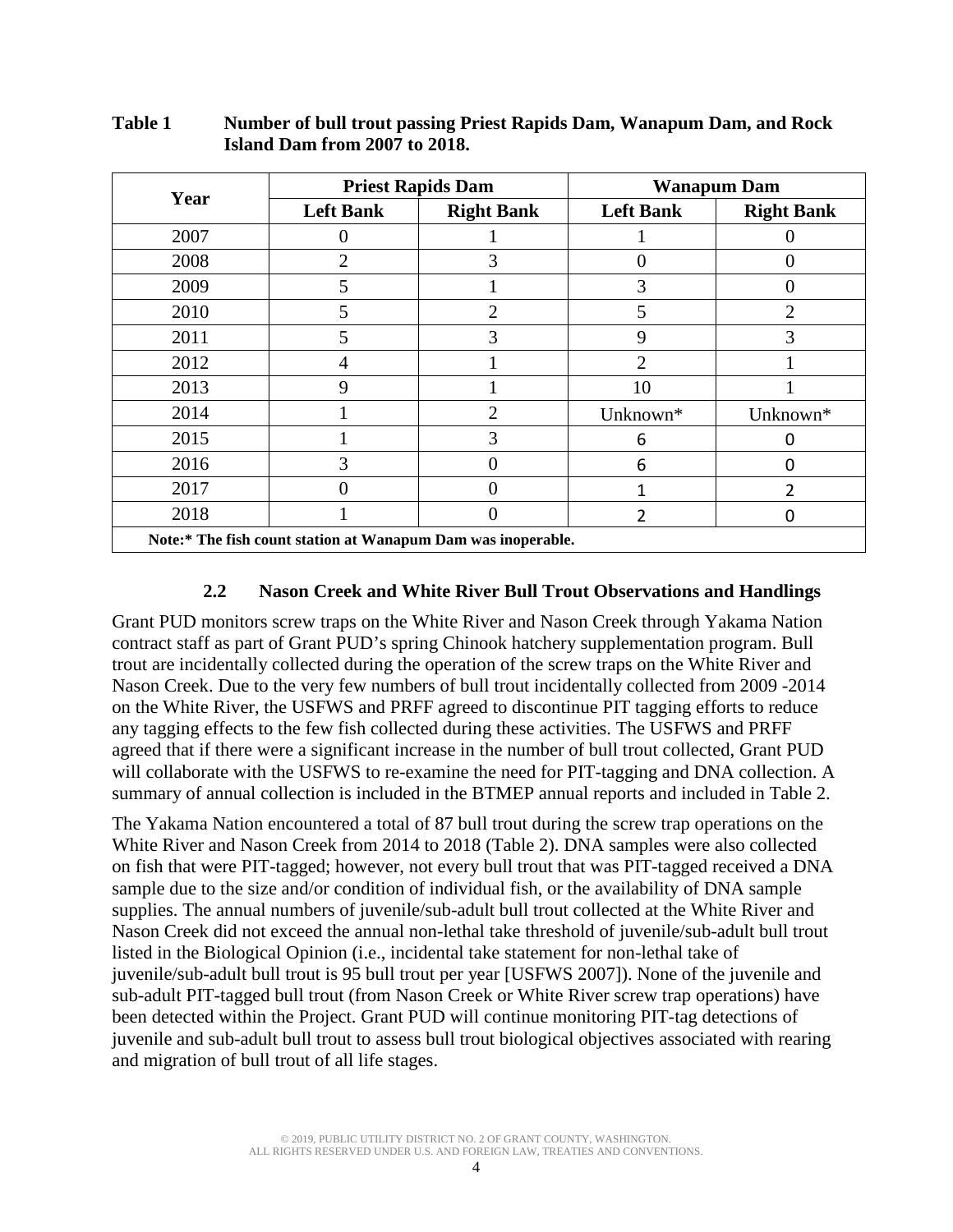| $\sigma$ and $\sigma$ and $\sigma$ is the state of $\sigma$ and $\sigma$ is the state of $\sigma$ and $\sigma$ |              |    |              |    |              |    |  |
|----------------------------------------------------------------------------------------------------------------|--------------|----|--------------|----|--------------|----|--|
|                                                                                                                | Nason Creek  |    | White River  |    | Total        |    |  |
| Year                                                                                                           | # PIT-tagged | n  | # PIT-tagged | n  | # PIT-tagged | n  |  |
| 2014                                                                                                           | 16           | 20 |              | 13 | 16           | 33 |  |
| 2015                                                                                                           |              |    |              |    |              | 18 |  |
| 2016                                                                                                           |              |    |              |    |              |    |  |
| 2017                                                                                                           |              |    |              |    |              |    |  |
| 2018                                                                                                           |              |    |              | 21 |              | 22 |  |
| Total                                                                                                          | 16           | 32 |              | 55 |              |    |  |

<span id="page-9-3"></span>**Table 2 The number of bull trout PIT-tagged and encountered during the screw trap operations on the White River and Nason Creek 2014 to 2018.**

#### **2.3 Water Quality Data**

<span id="page-9-0"></span>In accordance with the BTWQP, hydrologic and water quality data were included in annual reports (Grant PUD, 2014 – 2018). The water quality parameters in the annual reports were total dissolved gas (TDG, % saturation), temperature, forebay water level elevation and total discharge or outflow. The water quality data of TDG and temperature were taken from the Priest Rapids and Wanapum dam forebays, in accordance with Grant PUD's fixed-site water quality monitoring program (Hendrick 2009).

#### **2.4 Monitoring and Acclimation Site Discharge**

<span id="page-9-1"></span>Grant PUD previously conducted annual spring Chinook acclimation activities in the White River basin during the implementation of the BTMEP. During 2014 to 2018, Grant PUD did not conduct hatchery activities that qualified for acclimation facility discharge monitoring in known bull trout spawning or rearing habitat.

#### <span id="page-9-2"></span>**3.0 U.S. Fish Wildlife Service Bull Trout Biological Opinion Requirements**

The USFWS issued a Biological Opinion, in accordance with Section 7 of the Endangered Species Act of 1973, as amended (16 U.S.C. 1531 et seq.), on the effects of the Priest Rapids Hydroelectric Project Relicensing on bull trout and critical habitat on March 14, 2007. The Opinion contains Reasonable and Prudent Measures (RPM) intended to minimize the impacts of take of bull trout during the new license term for the Priest Rapids Project, including development of a Bull Trout Monitoring and Evaluation Plan (BTMEP) containing specific elements. This BTMEP has been prepared to address the plan requirement identified in the Biological Opinion. Those elements are reflected in the RPMs set out in italics below.

RPM 1*. FERC shall require Grant PUD, in coordination with the Service, to provide adequate year-round passage conditions for bull trout at Project facilities.*

RPM 2*. FERC shall require Grant PUD, in coordination with the Service, to design and implement a bull trout monitoring program that will adequately detect Project impacts, including those caused by hydrologic modifications and changes in water quality, on adult and sub-adult bull trout.*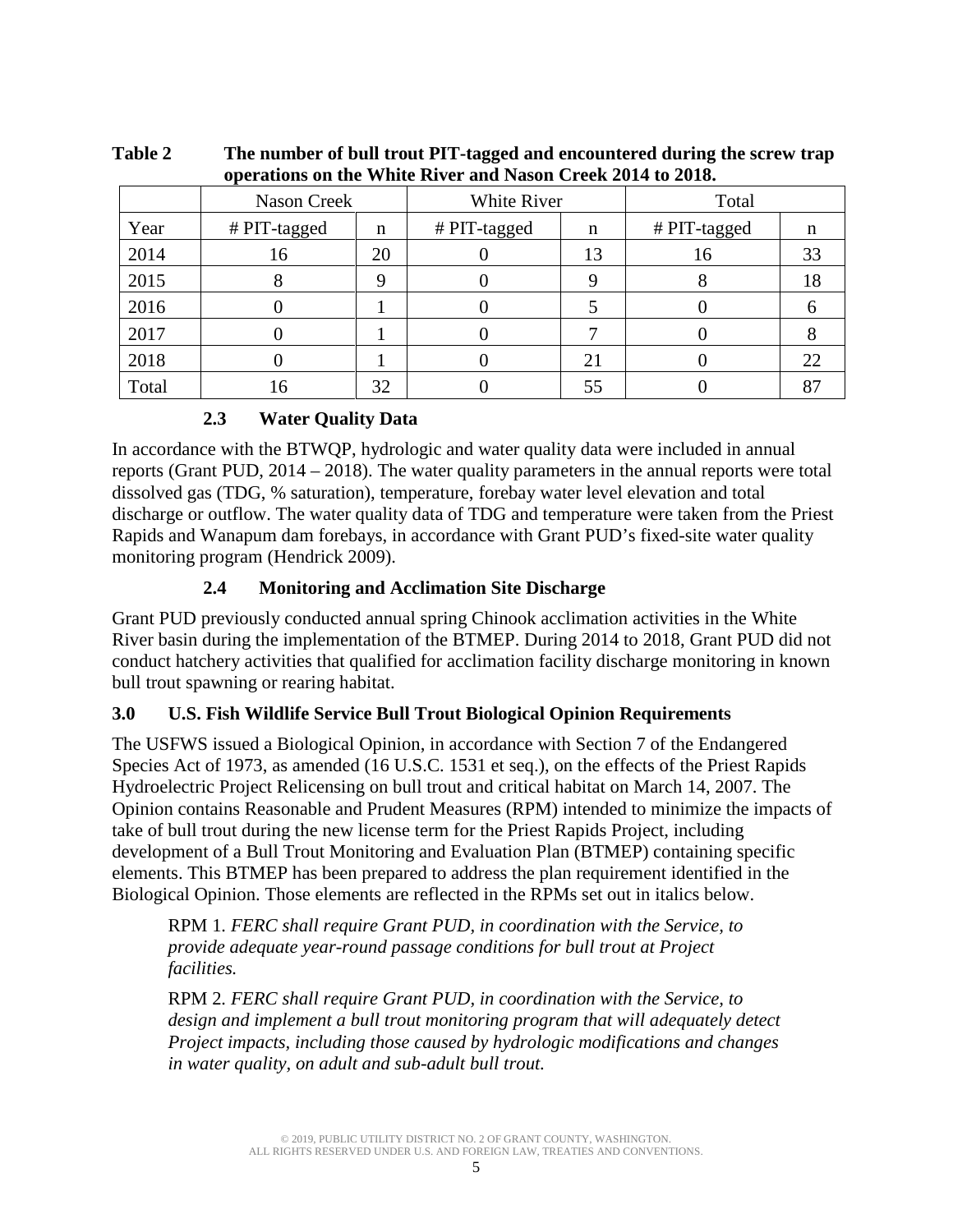RPM 3*. FERC shall require Grant PUD, in coordination with the Service and the PRCC, to implement the Hanford Reach Fall Chinook Protection Program Agreement within the limitations of the existing agreement in a manner that incorporates the conservation needs of the bull trout.*

RPM 4*. FERC shall require Grant PUD, in coordination with the Service, to minimize the effects of the White River Spring Chinook Supplementation Program to all life stages of bull trout.*

As described in the Biological Opinion, in order to be exempt from the prohibitions of Section 9 of the Endangered Species Act, FERC and Grant PUD must comply with specific nondiscretionary terms and conditions to implement the RPMs. The USFWS has determined that these terms and condition are necessary and appropriate to minimize the impacts of take of bull trout during the term of the new Priest Rapids Project license. The Priest Rapids Project license was issued on April 17, 2008. The terms and conditions USFWS has identified as necessary are:

- *1. To implement RPM 1, FERC shall require Grant PUD, in coordination with the Service, to continue operating the existing adult upstream fishways at Project dams year-round. These facilities shall be operated according to criteria agreed to in the Priest Rapids Salmon and Steelhead Settlement Agreement and/or Grant PUD's annual Fishway Operating Plans. During winter maintenance activities, only one fishway shall be closed at any one time at each Project facility to ensure that bull trout passage is possible at all times.*
- *2. To implement RPMs 1 and 2, FERC shall require Grant PUD to develop and implement a bull trout monitoring plan, including the counting and reporting of all bull trout life stages moving past Wanapum and Priest Rapids dams between April 15 and November 15 of each year, for an experimental period of five years. The plan shall be develop in coordination with and shall be approved by the Service within one year of the Commission's issuance of a new operating license to Grant PUD. The monitoring plan shall include provisions for adaptive management to address changing conditions, assess on-going adverse effects, and investigate potential corrective actions. This may include evaluating the efficiency of upstream and downstream passage for all life stages of the bull trout (e.g., fishway water velocity impacts to sub-adults), development of survival standards for bull trout, development of a genetics baseline(i.e., using non-lethal means such as fin clips), and investigation of potential corrective actions for project-related water quality degradation. Annual reports regarding observations, effects, or monitoring results specific to bull trout shall be prepared and submitted by Grant PUD to the Service. In addition, FERC shall require Grant PUD, in coordination with the Service to develop or identify an appropriate forum to address the issues raised in these reports.*
- *3. To implement RPM 2, FERC shall require Grant PUD, in coordination with the Service, to record and report bull trout occurrences during the following activities: fish counting at fishways; juvenile bypass activities, gatewell dipping, turbine maintenance activities, fishway maintenance activities, hatchery activities, and northern pikeminnow control activities. Bull trout detections shall be reported to the Service per the reporting requirements above under term and condition 2.*
- *4. To implement RPM 2, FERC shall require Grant PUD, in coordination with the Service, to PIT tag sub-adult bull trout whenever they are incidentally captured during on-going*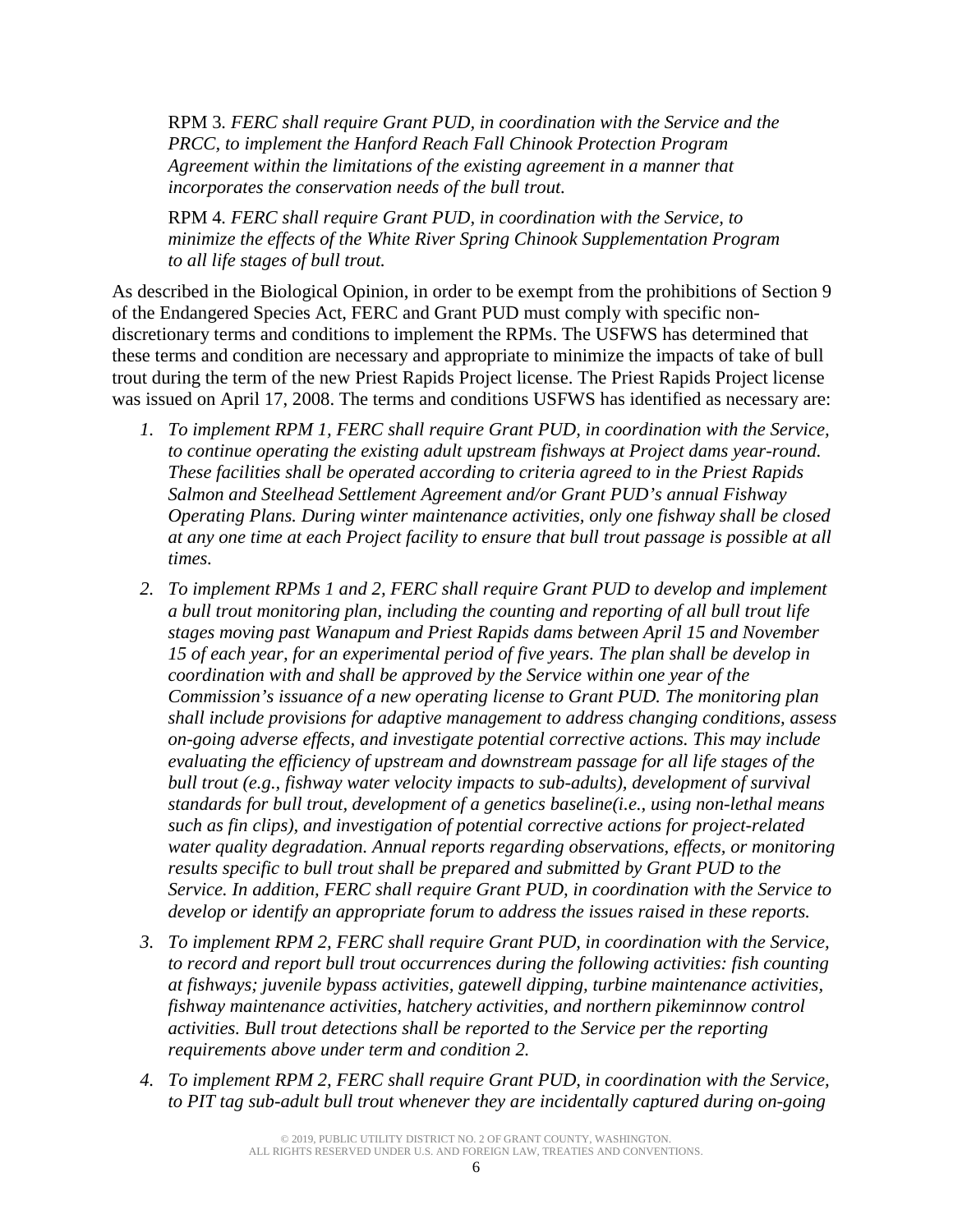*PIT tagging efforts conducted for anadromous and other fish management activities. Bull trout detections shall be reported to the Service per the reporting requirements above under term and condition 2.*

- *5. To implement RPM 2, FERC shall require Grant PUD, in coordination with the Service, to report incidental take as precisely as possible. In order to accomplish the monitoring of take, the Service suggests the use of empirically collected data including PIT-tagging, radio-telemetry, or other appropriate technology.*
- *6. To implement RPM 2, FERC shall require Grant PUD, in coordination with the Service, to collect genetic samples of all bull trout over 70 mm handled as part of ordinary Project operations. This may provide valuable information on the conservation status and genetic relationships between bull trout populations in the Columbia Basin. This is consistent with the existing permit for the operation of the screw trap collection.*
- *7. To implement RPM 2, FERC shall require Grant PUD, in coordination with the Service, to develop and implement a plan to collect data for evaluating the effect of hydroelectric variations and water quality impacts on all bull trout life stages within Project reservoirs. The plan shall include provisions for adaptive management to address changing conditions, assess on-going effects, and to investigate potential corrective actions. These data shall be reported annually to the Service per the reporting requirements above under term and condition 2.*
- *8. To implement RPM 3, FERC shall require Grant PUD, in coordination with the Service and the PRCC, to implement the Hanford Reach Fall Chinook Protection Program Agreement within the limitations of the existing agreement in a manner that incorporates the conservation needs of the bull trout.*
- *9. To implement RPM 4, FERC shall require Grant PUD to minimize impacts to bull trout redds. Disturbance of or impacts to bull trout habitat shall be minimized during all activities associated with the White River Spring Chinook Supplementation Program. Grant PUD shall take precautions so as to avoid stepping in/on areas that may be potential redd locations for resident or fluvial/adfluvial bull trout (i.e., small gravel deposits behind boulders, under overhanging vegetation, near wood debris or logs, or areas of hydraulic influence such as confluences of tributaries, springs, seeps, pool tailcrests, or edges of pools), since redds of resident and small fluvial/adfluvial bull trout at these locations may be difficult to see due to their small size.*
- *10. To implement RPM 4, FERC shall require Grant PUD to avoid disturbance of spawning bull trout. Any purposeful take of bull trout that are spawning or near spawning is prohibited. Grant PUD shall minimize activities near actively-spawning bull trout as well as post-spawned bull trout that appear to be in a weakened condition.*
- *11. To implement RPM 4, FERC shall require Grant PUD to monitor traps (i.e., redd caps and minnow traps) at least 1 time daily. Traps should be checked more frequently (at least 2 times a day) when any bull trout are captured or if crowding produced by an increasing catch rate results in a higher probability of injury or death to bull trout being held in the live box.*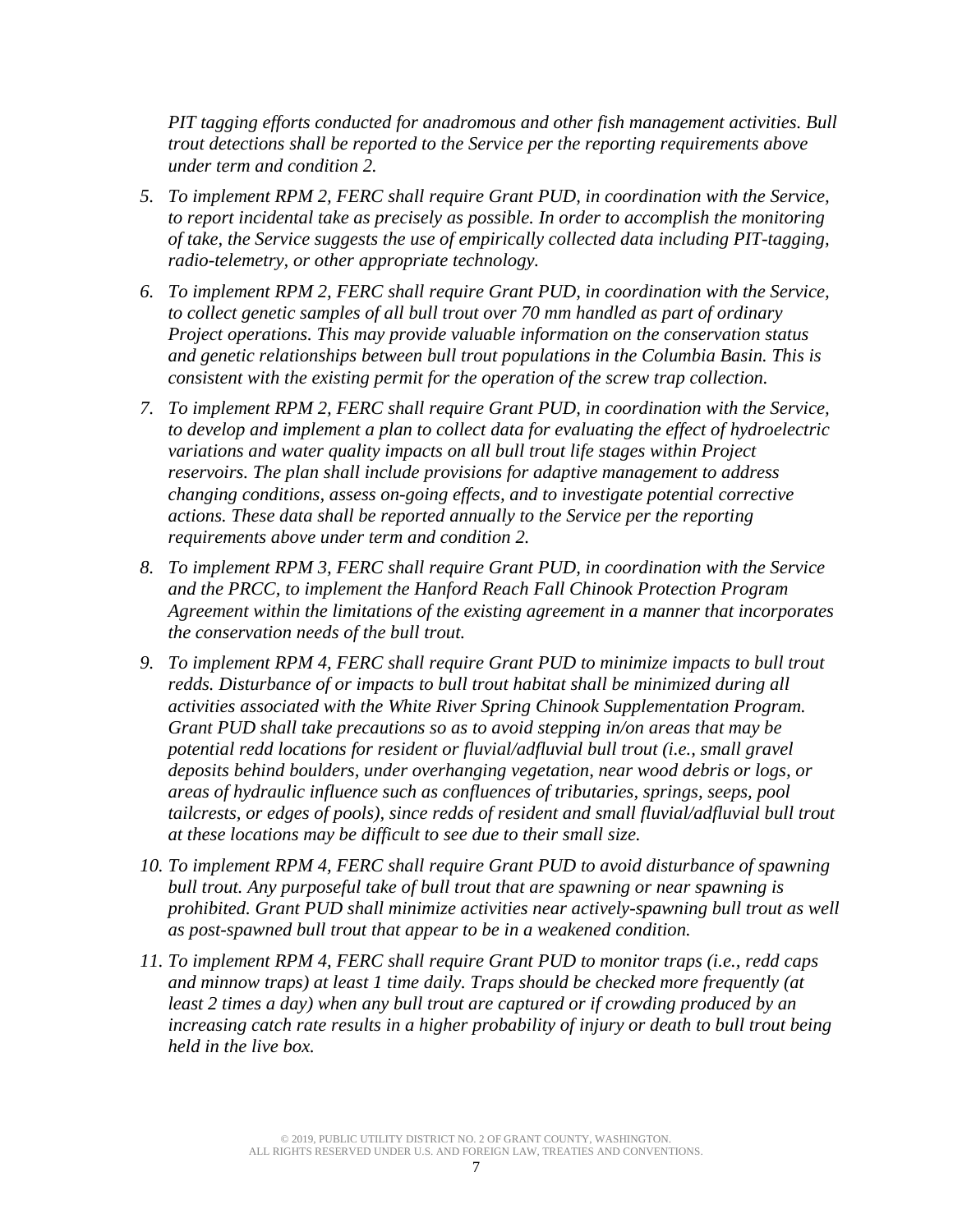- *12. To implement RPM 4, FERC shall require Grant PUD to conduct all seining during the daylight hours, excluding the first hour after sunrise and the hour prior to sunset. This should minimize the exposure of juvenile and sub-adult bull trout to accidental capture.*
- *13. To implement RPM 4, FERC shall require Grant PUD to avoid hydraulic sampling of Chinook eggs where redd superimposition is suspected (i.e., areas where individual Chinook and bull trout redds directly overlap). The primary reach of concern is from the Napeequa River to Panther Creek. This should minimize the likelihood of direct removal of bull trout eggs or fry from the substrate.*
- *14. To implement RPMs 2 and 4, FERC shall require Grant PUD, in coordination with the Service, to conduct water and sediment sampling related to the discharges of degrade water from acclimation facilities. This information will provide a metric to quantify effects to the bull trout and state water quality standards*, *and may be used to develop or refine the anticipated level of incidental take.*

#### <span id="page-12-0"></span>**4.0 Monitoring and Evaluation Plan Objectives and Strategies**

Through the implementation of this plan, Grant PUD will monitor bull trout by implementing the following measures, which are intended to minimize any negative impacts or take of bull trout during the term of the Project's operating license.

- 1). Grant PUD, in coordination with the USFWS, will provide adequate year-round passage conditions for bull trout at Project facilities;
- 2). Grant PUD, in coordination with the USFWS, will design and implement a bull trout monitoring and evaluation program that will adequately detect Project impacts, including those caused by hydrologic modifications and changes in water quality, on adult and subadult bull trout. This plan will be re-evaluated every five years and will be amended to describe any apparent trends in bull trout abundance or frequency of occurrences in the project area and will address technological or methodological advances that may allow evaluation of project effects on bull trout;
- 3). Grant PUD, in coordination with the USFWS and the Priest Rapids Coordinating Committee (PRCC), will implement the Hanford Reach Fall Chinook Protection Program Agreement within the limitations of the existing agreement in a manner that incorporates the conservation needs of the bull trout; and
- 4). Grant PUD, in coordination with the USFWS, will minimize the effects of the White River Spring Chinook Supplementation Program to all life stages of bull trout.

Information in this section describes the objectives and strategies that Grant PUD will implement to meet the Terms and Conditions of the Opinion, through the remainder of the Priest Rapids Project FERC license to adequately monitor and minimize any incidental take of bull trout consistent with Section 7 of the ESA and the USFWS' BiOp.

#### **4.1 Objective 1**

<span id="page-12-2"></span><span id="page-12-1"></span>Provide adequate year-round passage conditions for bull trout at Project facilities.

#### **4.1.1 Strategies for Objective 1**

Grant PUD, in coordination with the USFWS, will continue operating the existing adult upstream fishways at Project dams year-round. These facilities will be operated according to criteria agreed to in the 2006 Priest Rapids Salmon and Steelhead Settlement Agreement (109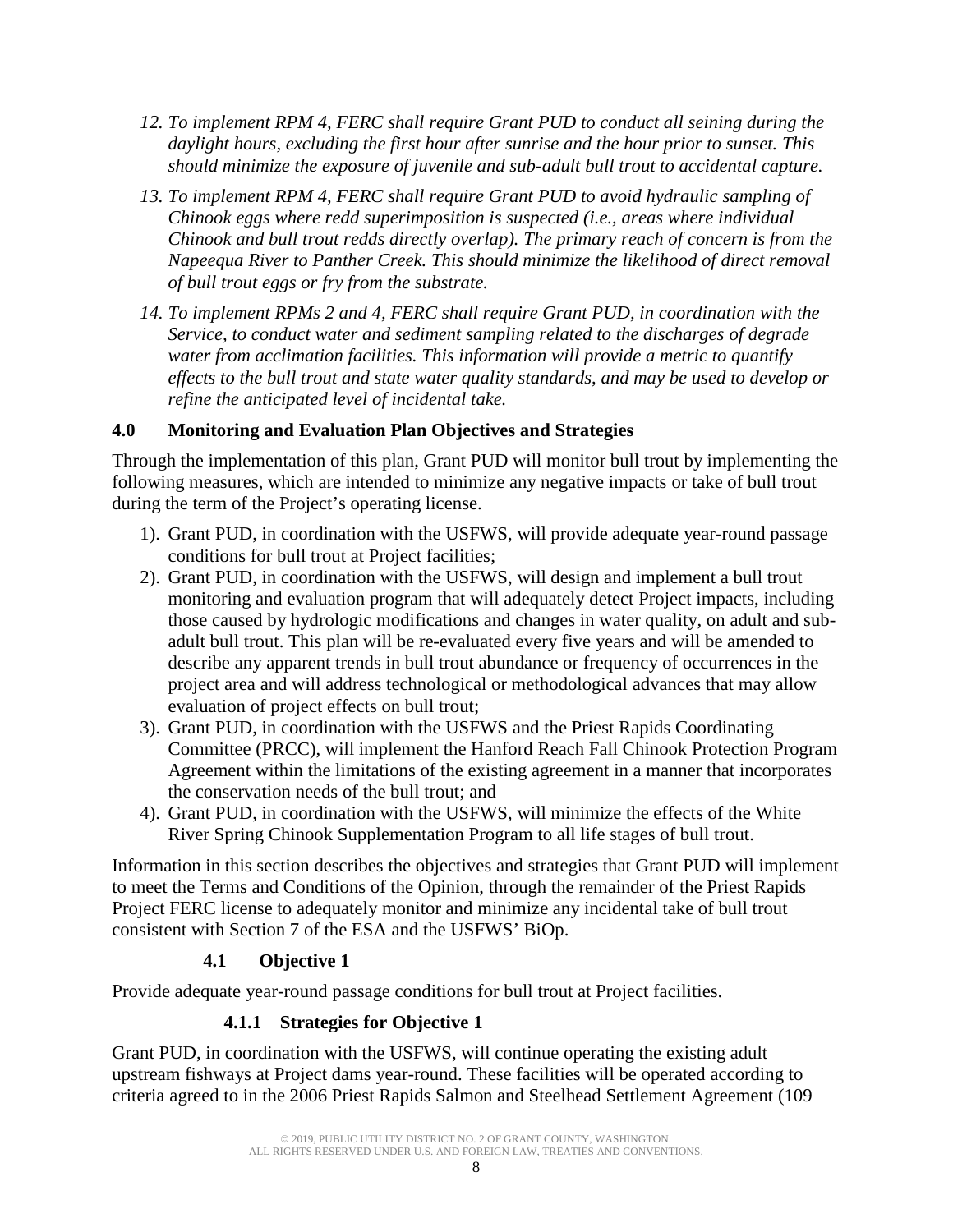FERC ¶62,216) and Grant PUD's annual Fishway Operating Plans. During winter maintenance activities, only one fishway will be closed at any one time at each Project facility to ensure that bull trout passage is possible at all times.

Grant PUD will continue the counting and reporting of all bull trout life stages moving past Wanapum and Priest Rapids dams between April 15 and November 15 of each year, for an additional period of five years. Following the five year period, the USFWS, in coordination with the Priest Rapids Fish Forum, will discuss whether or not to continue the counting and reporting of all life stages moving past Wanapum and Priest Rapids dams beyond year five for the duration of the new license.

#### **4.2 Objective 2**

<span id="page-13-0"></span>Design and implement a bull trout monitoring and evaluation program that will adequately detect Project impacts, including those caused by hydrologic modifications and changes in water quality, on adult and sub-adult bull trout.

#### **4.2.1 Strategies for Objective 2**

- <span id="page-13-1"></span>1). Grant PUD will obtain date of catch, length, and age classification of all bull trout which are collected by the screw traps located at Nason Creek and White River or collected during ordinary Project operations. If there is a significant increase in the number of bull trout collected, Grant PUD will collaborate with the USFWS to re-examine the need for PIT-tagging and DNA collection. This data will be incorporated into the BTMEP annual report.
- 2). Grant PUD will monitor and maintain water quality standards consistent with those defined in the 2006 Priest Rapids Project Salmon and Steelhead Settlement Agreement (109 FERC ¶62,216), 2004 Hanford Reach Agreement (109 FERC ¶62,216), and the State of Washington Department of Ecology 401 certification ORDER NO. 4219.
- 3). Grant PUD, in coordination with the USFWS, will record and report bull trout occurrences during the following activities: fish counting at fishways, juvenile bypass activities, gatewell dipping, turbine maintenance activities, fishway maintenance activities, hatchery activities, and northern pikeminnow control program activities. Bull trout detections shall be included in the BTMEP annual report each year.
- 4). Grant PUD, in coordination with the USFWS, will PIT-tag sub-adult bull trout whenever they are incidentally captured during on-going PIT-tagging efforts conducted for anadromous and other fish management activities. Bull trout detections will be included in the BTMEP annual report and will include queries of the PTAGIS data base for records of any bull trout moving past Priest Rapids or Wanapum dams, including date and location.
- 5). Grant PUD, in coordination with the USFWS, will report incidental take as precisely as possible through the use of empirically collected data including PIT-tagging, radiotelemetry, or other appropriate technology. Grant PUD will continue to report incidental take of bull trout passing through Wanapum and Priest Rapids dams.
- 6). If information shows that incidental take of bull trout occurs due to hydrologic variation impacts based on observations from on-going fish sampling programs (i.e., Northern Pikeminnow Removal Program set line or beach seining collection, gate-well collection, resident fish sampling, fishway maintenance), Grant PUD in coordination with the USFWS, will develop a collaborative plan to minimize the effect (where reasonable and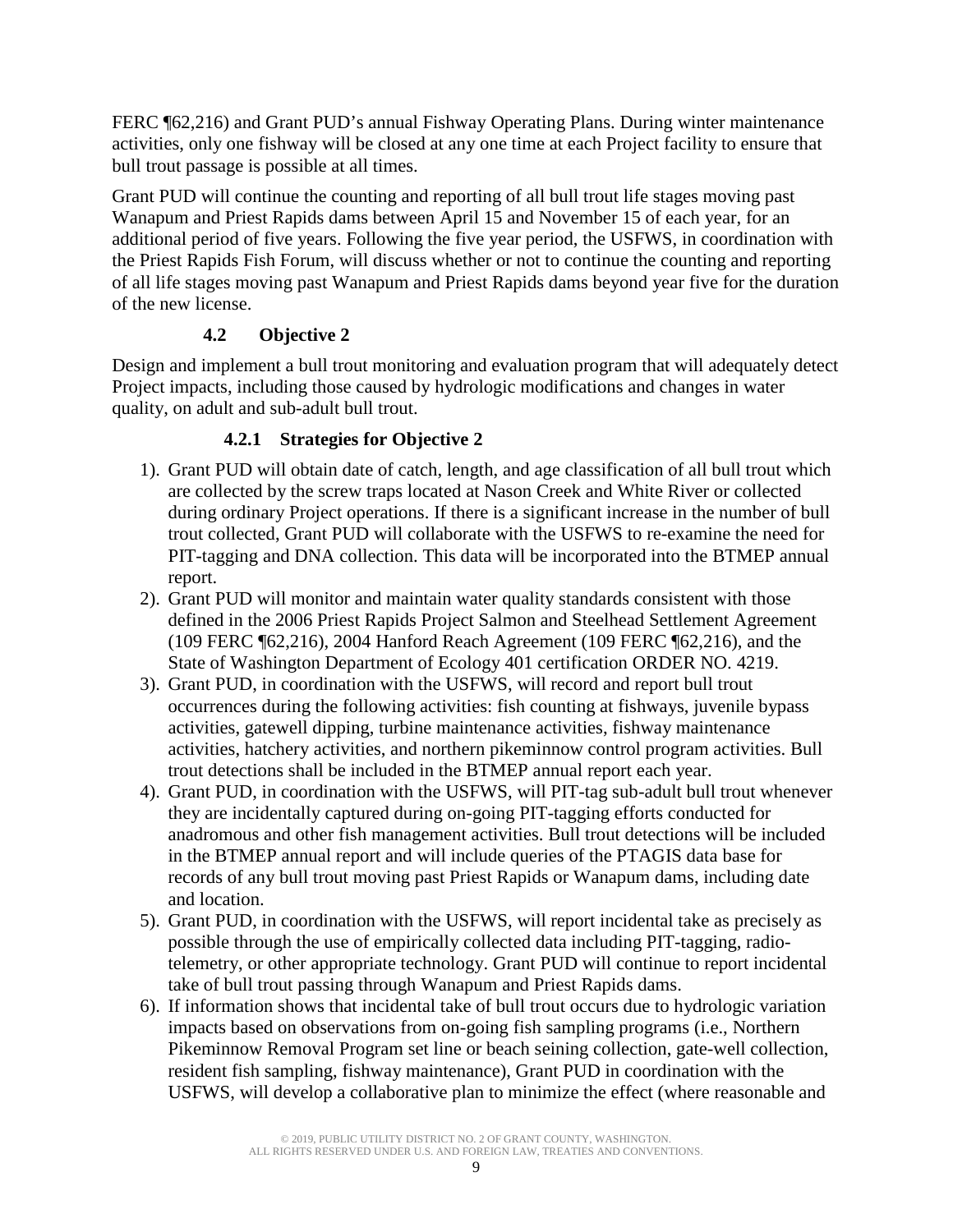feasible) of such incidental take. If negative water quality effects are identified, Grant PUD, in cooperation with the USFWS, will use adaptive management to address changing conditions, assess on-going effects and investigate potential corrective actions. This data will be reported annually to the USFWS.

- 7). Grant PUD, in coordination with the USFWS, will monitor water and sediment sampling related to the discharges of degraded water from acclimation facilities within the Project area or activities associated with the Hanford Reach Fall Chinook Protection Program and/or the White River Spring Chinook Supplementation Program to determine effects to the bull trout and state water quality standards, and may be used to develop or refine the anticipated level of incidental take.
- 8). Grant PUD, in coordination with the USFWS, will monitor changes in Project elevation (ft), discharge (kcfs), temperature (ºC) and total dissolved gas (TDG). Daily averages of these parameters will be included in the BTMEP annual report. If the number of bull trout observations increases significantly throughout the Project; Grant PUD will coordinate with the USFWS and reassess the potential for a statistical analysis of these parameters.

### **4.3 Objective 3**

<span id="page-14-0"></span>Implement the Hanford Reach Fall Chinook Protection Program Agreement within the limitations of the existing agreement in a manner that incorporates the conservation needs of the bull trout.

#### **4.3.1 Strategies for Objective 3**

<span id="page-14-1"></span>Grant PUD, in coordination with the USFWS, will implement the Hanford Reach Fall Chinook Protection Program Agreement within the limitations of the existing agreement in a manner that incorporates the conservation needs of the bull trout within the Project area and at Grant PUD facilities.

#### **4.4 Objective 4**

<span id="page-14-2"></span>Minimize the effects of the White River Spring Chinook Supplementation Program to all life stages of bull trout.

#### **4.4.1 Strategies for Objective 4**

<span id="page-14-3"></span>Grant PUD will minimize any disturbance or impacts to bull trout habitat during all activities associated the White River Spring Chinook Supplementation Program. Grant PUD will take precaution to avoid stepping in/on areas that may be potential redd locations for resident or fluvial/adfluvial bull trout (i.e., small gravel deposits behind boulders; under overhanging vegetation; near wood debris or logs; or areas of hydraulic influence such as confluences of tributaries, springs, seeps, pool tail crests, or edges of pools), since redds of resident and small fluvial/adfluvial bull trout at these locations may be difficult to see due to their small size.

Grant PUD will avoid disturbance of the White River Spring Chinook Supplementation Program and during routine Project operations. Grant PUD will minimize activities near activelyspawning bull trout as well as post-spawned bull trout that appear to be in a weakened condition.

#### <span id="page-14-4"></span>**5.0 Adaptive Management**

Changes or modifications to this plan will be made through an adaptive management process that will assess on-going effects and potential corrective actions. As stated in the WDOE 401 Water Quality Certification, the adaptive management process is intended to improve the management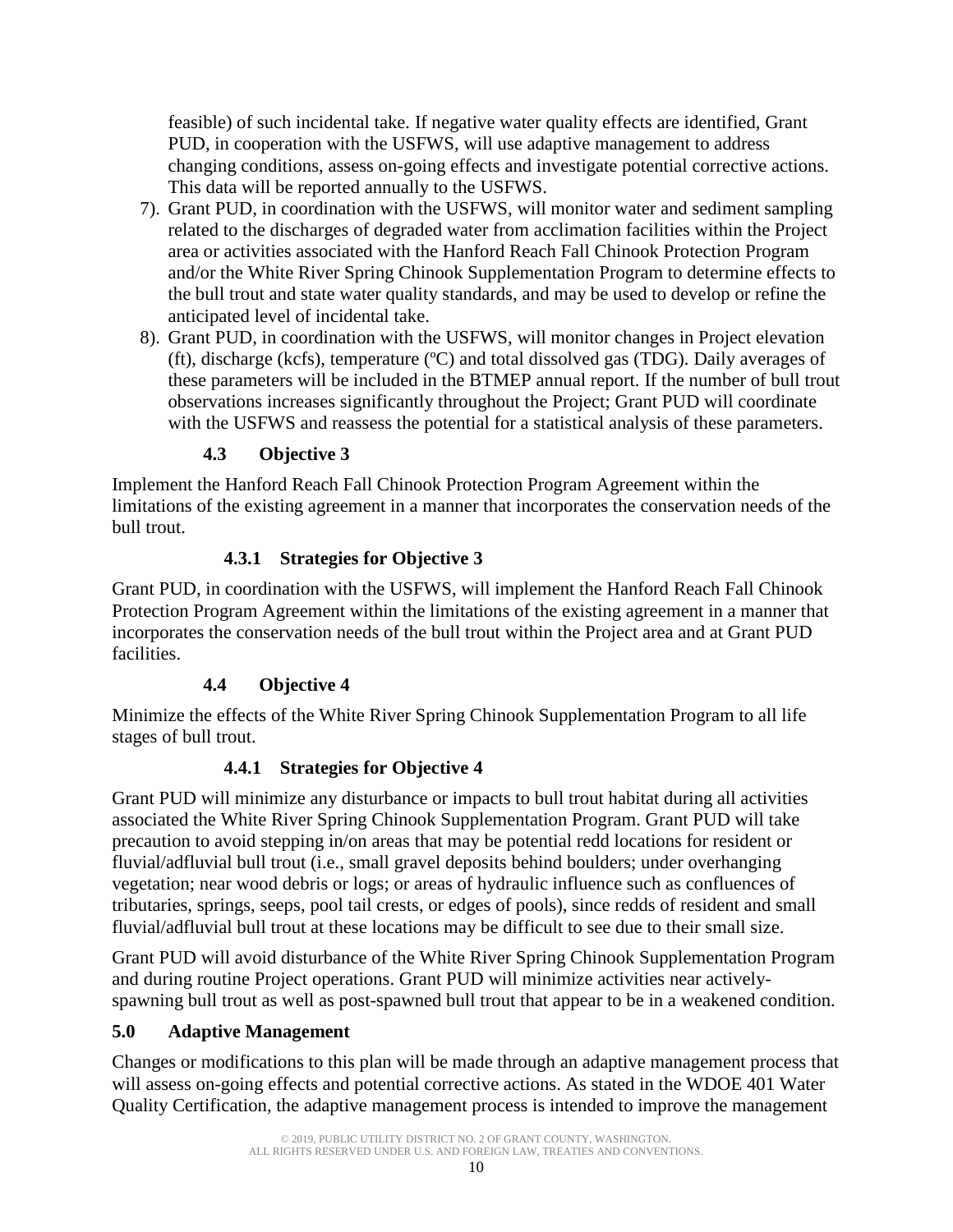of natural resources affected by the Project in order to achieve desired objectives as effectively and efficiently as possible. Grant PUD will continue to participate in regional forums and meetings that pertain to the sustainability of bull trout throughout the Project.

#### <span id="page-15-0"></span>**6.0 Reporting**

In order to monitor the impacts of incidental take, Grant PUD will prepare an annual report that will meet the requirements of the BTMEP and the USFWS permit number TE02743-5. The report, which will be submitted to the Central Washington Field Office annually on or before February 1, will list and describe the work that was completed and the number of bull trout, if any, observed or incidentally taken during the course of Project operations.

Upon locating a dead, injured, or sick endangered or threatened species specimen, initial notification must be made to the nearest USFWS Law Enforcement Office (Spokane, Washington; telephone 509.928.6050). Care will be taken in handling sick or injured specimens to ensure effective treatment and care of sick or injured endangered species or preservation of biological materials from a dead animal, the finder has the responsibility to carry out instructions provided by Law Enforcement to ensure that evidence intrinsic to the specimen is not unnecessarily disturbed.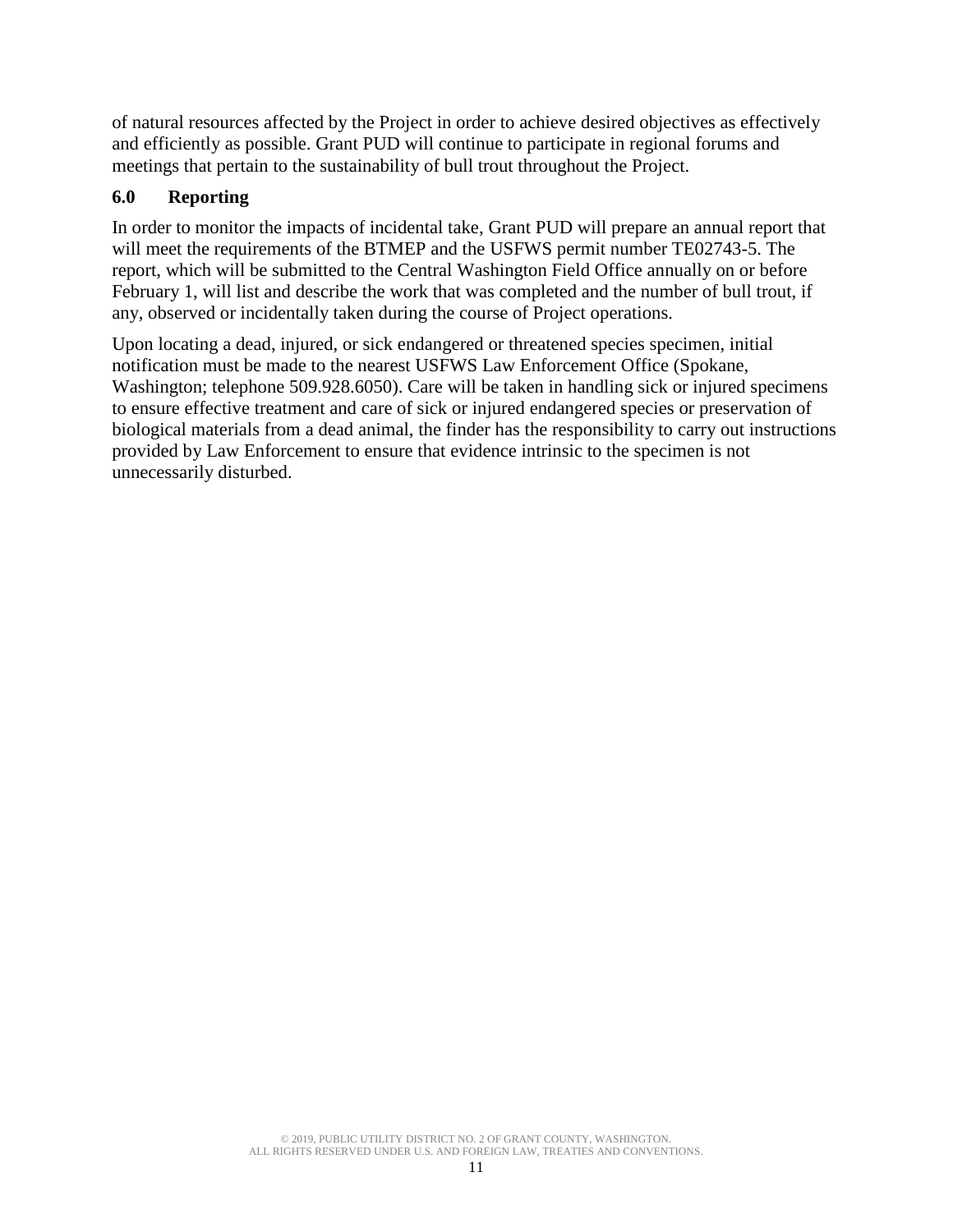#### <span id="page-16-0"></span>**List of Literature**

- BioAnalysts, Inc. 2002. Movements of bull trout within the mid-Columbia River and tributaries, 2002-2003. Final Report. Prepared for the Public Utility No. 1 of Chelan County. Wenatchee, Washington. November 2002.
- BioAnalysts, Inc. 2003. Movement of radio-tagged bull trout within Priest Rapids and Wanapum Reservoirs, 2001-2003. Prepared for the Public Utility No. 2 of Grant County. Ephrata, Washington. July 2003.
- BioAnalysts, Inc. 2004. Movements of bull trout within the mid-Columbia River and tributaries, 2001-2004. Final Report. Prepared for the Public Utility No. 1 of Chelan County, Wenatchee, Washington. May 2004.Federal Energy Regulatory Commission, Order Issuing New License for Public Utility District No. 2 of Grant County, Docket Number P-2114-116 (April 17, 2008).
- Grant PUD, 2014. Bull Trout Monitoring and Evaluation Report for the Priest Rapids Project. Final Report. Prepared for Public Utility District No. 2 of Grant County, Washington. January, 2015.
- Grant PUD, 2015. Bull Trout Monitoring and Evaluation Report for the Priest Rapids Project. Final Report. Prepared for Public Utility District No. 2 of Grant County, Washington. January, 2016.
- Grant PUD, 2016. Bull Trout Monitoring and Evaluation Report for the Priest Rapids Project. Final Report. Prepared for Public Utility District No. 2 of Grant County, Washington. January, 2017.
- Grant PUD, 2017. Bull Trout Monitoring and Evaluation Report for the Priest Rapids Project. Final Report. Prepared for Public Utility District No. 2 of Grant County, Washington. January, 2018.
- Grant PUD, 2018. Bull Trout Monitoring and Evaluation Report for the Priest Rapids Project. Final Report. Prepared for Public Utility District No. 2 of Grant County, Washington. January, 2019.
- Gray, R.H., and J.M. Haynes. 1977. Depth distribution of adult Chinook salmon (Oncorhynchus tshawytscha) in relation to season and gas-supersatuated water. Transactions of the American Fisheries Society 106:617-620.
- Hendrick, R. 2009. Quality Assurance Project Plan for Monitoring Selected Water Quality Parameters within the Priest Rapids Hydroelectric Project. Prepared for Public Utility District No. 2 of Grant County, Washington. January, 2009. <http://www.gcpud.org/resources/resLandWater/waterQuality.htm>
- Keeler, C. 2011 Summary of 2011 Annual Fish-Spill Season and Total Dissolved Gas Monitoring. Prepared for Public Utility District No. 2 of Grant County, Washington. November, 2011. <http://www.gcpud.org/naturalResources/fishWaterWildlife/waterQuality.html>
- Keeler, C. 2012. Summary of 2012 Annual Fish-Spill Season and Total Dissolved Gas Monitoring. Prepared for Public Utility District No. 2 of Grant County, Washington.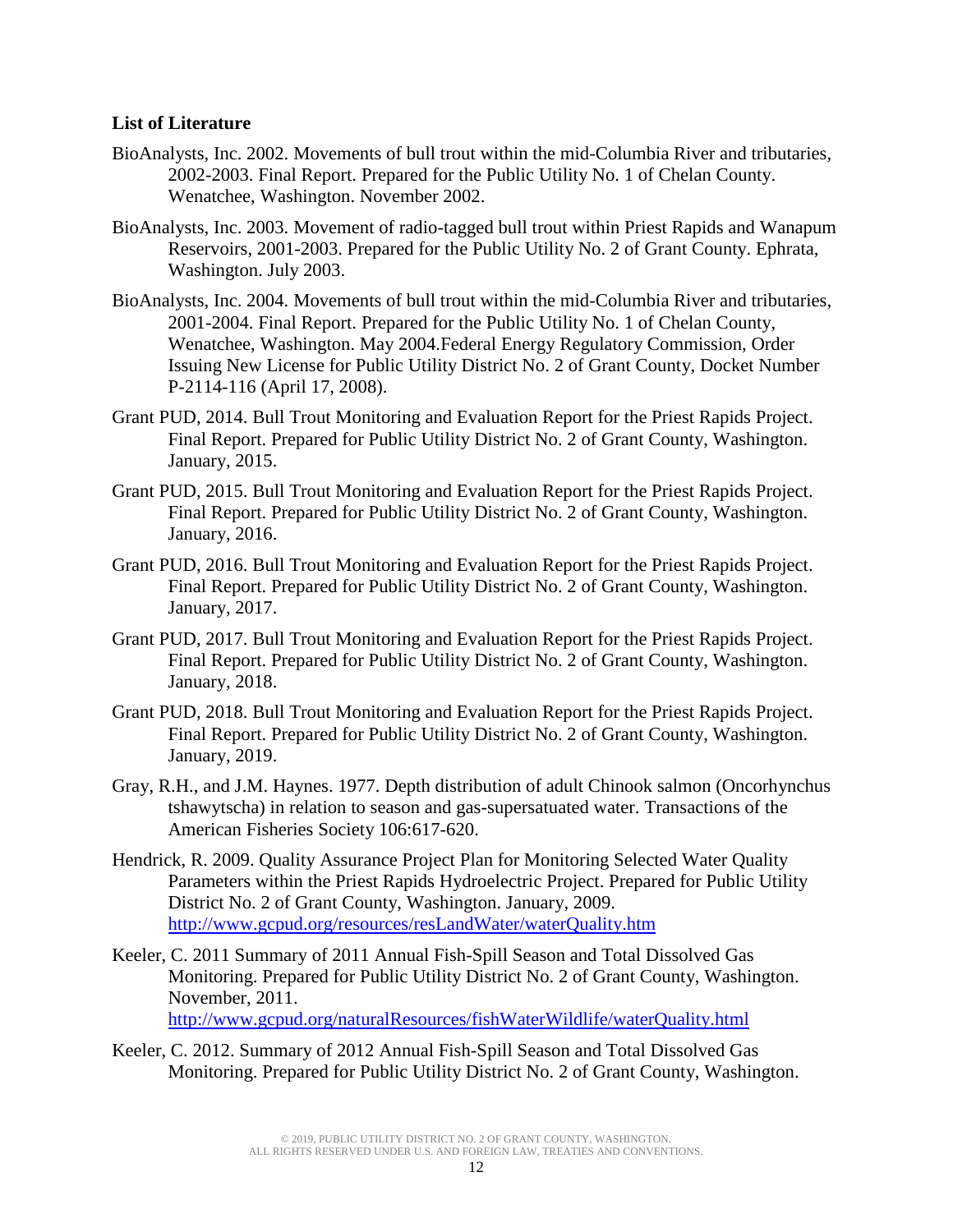October, 2012.

<http://www.gcpud.org/naturalResources/fishWaterWildlife/waterQuality.html>

- National Marine Fisheries Service (NMFS). 2008. Endangered Species Act Section 7 Consultation Biological Opinion and Magnuson-Stevens Fishery Conservation and Management Act Consultation for the New License for the Priest Rapids Hydroelectric Project, FERC Project No. 2114. Portland, Oregon.
- United States Department of Interior Fish and Wildlife Service (USFWS). 2007. USFWS Biological Opinion on the Effects of the Priest Rapids Hydroelectric Project Relicensing on Bull Trout (FERC No. 2114). Spokane, Washington. USFWS Reference: 13260- 2006 -P-0008, 13 260-2001-F-0062.
- Weitkamp, D.E., R.D. Sullivan, T. Swant, and J. DosSantos. 2003. Gas bubble disease in resident fish of the Lower Clark Fork River. Transactions of the American Fisheries Society 132:865-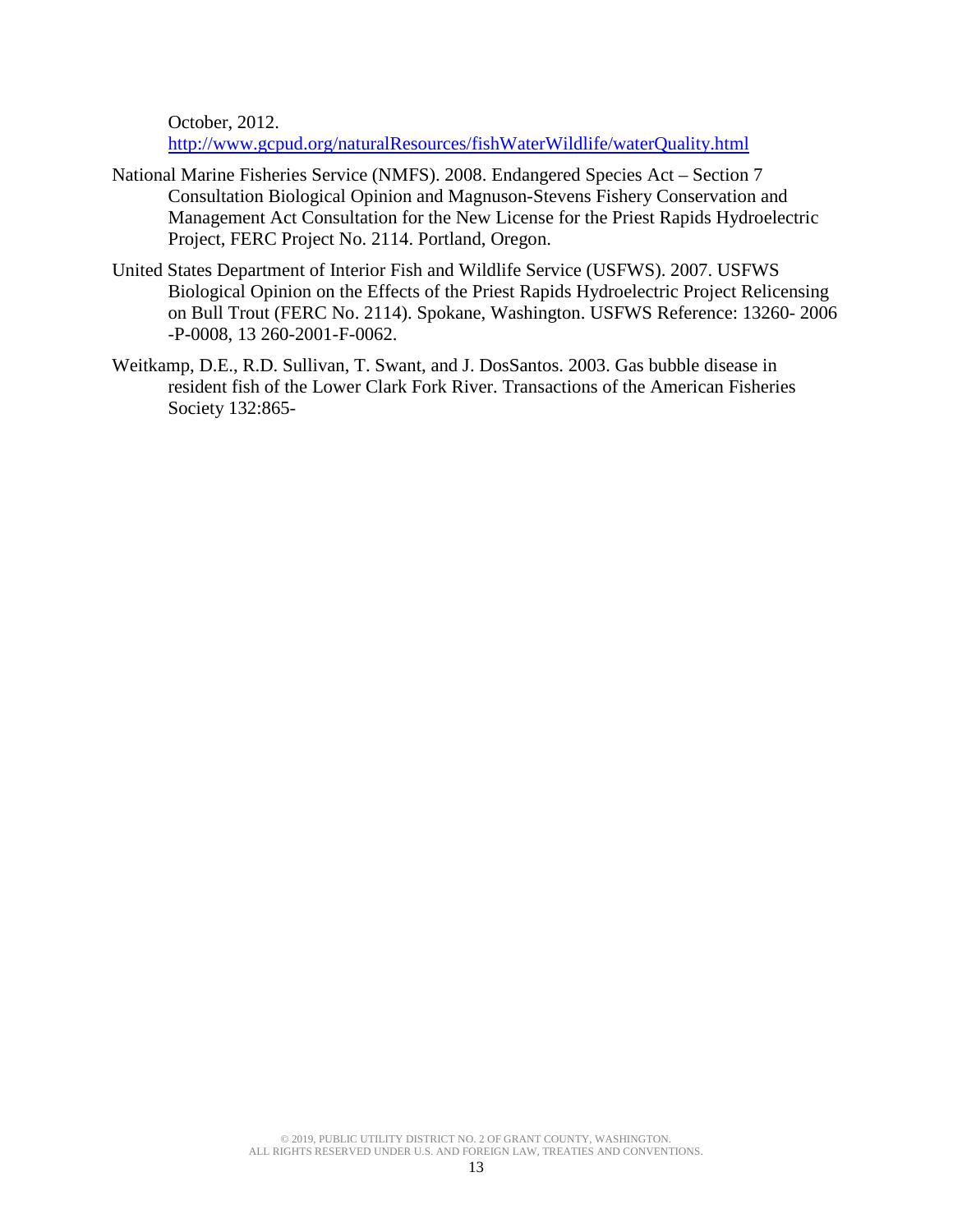# **WDOE Letter Approving the Priest Rapids Project Bull Trout Monitoring and Evaluation Plan.**